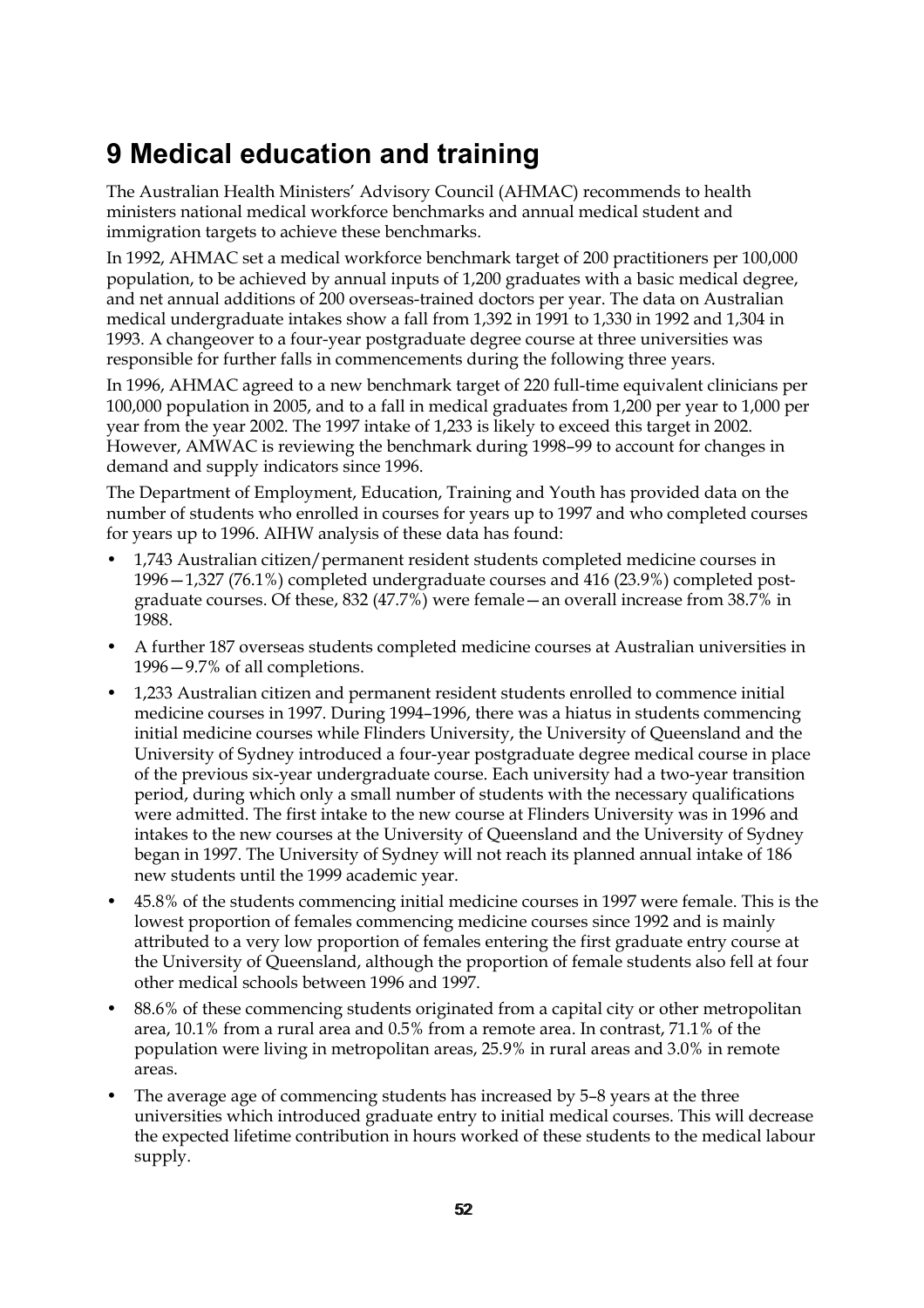- 8,973 Australian citizen and permanent resident students were enrolled in medicine courses in 1997 – 6,594 (73.5%) in bachelor courses and 2,379 (26.5%) in postgraduate courses.
- 37.4% of these students were born in overseas countries. Most of these (58.8%) were born in Asia—mainly Malaysia, Vietnam and Hong Kong—and a further 13.1% were born in the United Kingdom or Ireland.

Additional analysis of medical student numbers may be found in the 1998 AMWAC and AIHW publication, *Characteristics of Students Entering Australian Medical Schools 1989 to 1997*.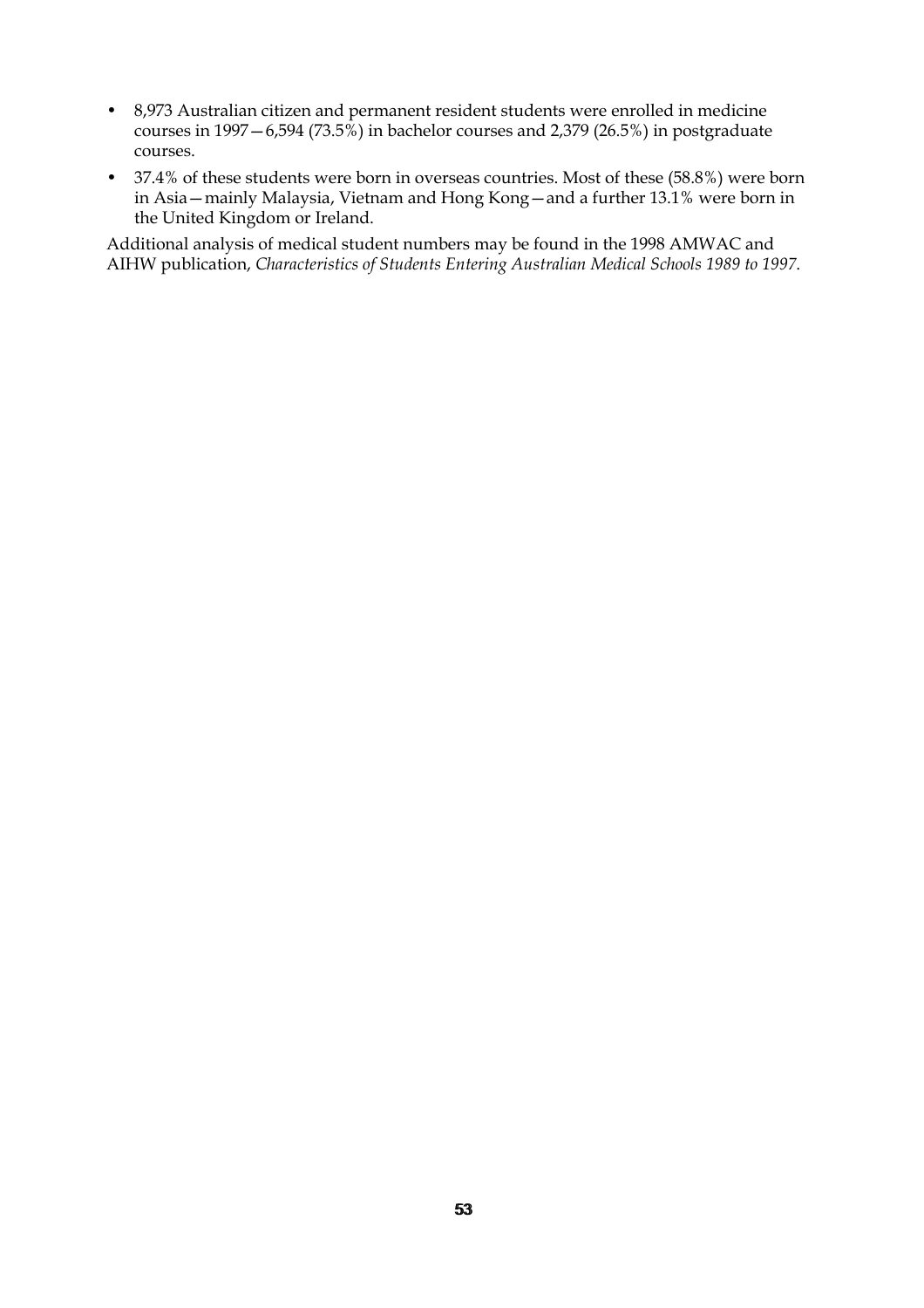| Level of course         | 1988                                                      | 1989        | 1990     | 1991  | 1992                     | 1993  | 1994  | 1995  | 1996        |  |  |  |
|-------------------------|-----------------------------------------------------------|-------------|----------|-------|--------------------------|-------|-------|-------|-------------|--|--|--|
|                         | Australian citizens or permanent residents <sup>(a)</sup> |             |          |       |                          |       |       |       |             |  |  |  |
| <b>Bachelor</b>         |                                                           |             |          |       |                          |       |       |       |             |  |  |  |
| Graduate entry          | C                                                         | $\mathbf 0$ | 0        | 0     | $\tilde{z}$              | £     | 0     | 6     | 4           |  |  |  |
| <b>Bachelor honours</b> | 26                                                        | 25          | 17       | 204   | 60                       | 48    | 57    | 44    | 41          |  |  |  |
| Bachelor pass           | 1,279                                                     | 1,162       | 997      | 940   | 1,022                    | 1,181 | 1,178 | 1,191 | 1,282       |  |  |  |
| Total                   | 1.305                                                     | 1,187       | 1,014    | 1,144 | 1,084                    | 1,234 | 1,235 | 1,241 | 1,327       |  |  |  |
| Number of females       | 51 <sup>c</sup>                                           | 487         | 442      | 467   | 454                      | 513   | 576   | 558   | 624         |  |  |  |
| % female                | 39.8                                                      | 41.0        | 43.6     | 40.8  | 41.9                     | 41.6  | 46.6  | 45.0  | 47.0        |  |  |  |
| Postgraduate            |                                                           |             |          |       |                          |       |       |       |             |  |  |  |
| Higher doctorate        | 27                                                        | 33          | 34       | 36    | 35                       | 28    | 28    | 39    | 37          |  |  |  |
| PhD                     | 84                                                        | 108         | 130      | 165   | 142                      | 138   | 168   | 190   | 228         |  |  |  |
| <b>Masters</b>          | 27                                                        | 38          | 46       | 76    | 37                       | 35    | 54    | 58    | 80          |  |  |  |
| Masters qualifying      | 1                                                         | 5           | $\Omega$ | 0     | 2                        | C     | 0     | 0     | $\mathbf 0$ |  |  |  |
| Diploma/certificate     | 33                                                        | 33          | 32       | 47    | 36                       | 73    | 133   | 118   | 71          |  |  |  |
| Total                   | 172                                                       | 217         | 242      | 324   | 252                      | 274   | 383   | 405   | 416         |  |  |  |
| <b>Total</b>            | 1,477                                                     | 1,404       | 1,256    | 1,468 | 1,336                    | 1,508 | 1,618 | 1,646 | 1,743       |  |  |  |
| Number of females       | 587                                                       | 569         | 542      | 610   | 573                      | 624   | 739   | 771   | 832         |  |  |  |
| % female                | 39.7                                                      | 40.5        | 43.2     | 41.6  | 42.9                     | 41.4  | 45.7  | 46.8  | 47.7        |  |  |  |
|                         |                                                           |             |          |       | <b>Overseas students</b> |       |       |       |             |  |  |  |
| <b>Bachelor</b>         | 17                                                        | 59          | 44       | 73    | 52                       | 67    | 85    | 134   | 150         |  |  |  |
| Postgraduate            | 15                                                        | 32          | 17       | 34    | 38                       | 50    | 41    | 47    | 37          |  |  |  |
| <b>Total</b>            | 32                                                        | 91          | 61       | 107   | 90                       | 117   | 126   | 181   | 187         |  |  |  |
| Number of females       | 13                                                        | 32          | 22       | 36    | 37                       | 40    | 48    | 88    | 79          |  |  |  |
| % female                | 40.6                                                      | 35.2        | 36.1     | 33.6  | 41.1                     | 34.2  | 38.1  | 48.6  | 42.2        |  |  |  |

**Table 29: Medical student course completions: citizenship and level of course, Australia, 1988–96**

(a) Before 1993, not all universities had citizenship information for all students completing courses, so these data include students for whom<br>citizenship/residency status was unknown. Consequently, data before 1993 may sl

*Source:* AIHW from DEETYA data.